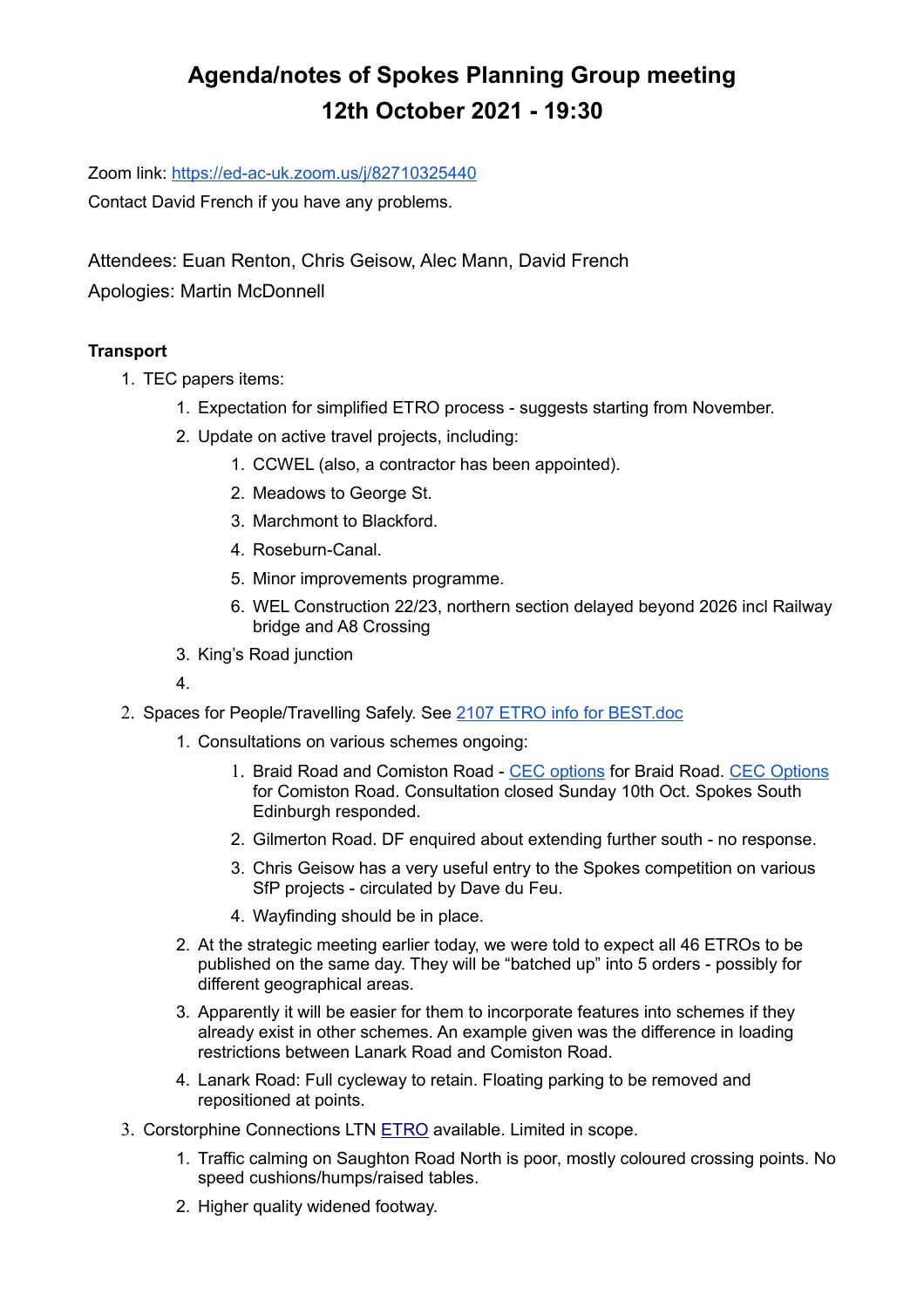- 4. Quiet Route 61:
	- 1. Route being extended to Portobello. Signage being redone along whole route, and extended via Hope Lane. **Missing dropped kerb at Milton Road/Hope Lane.**
	- 2. Construction complete at Gilmerton Road and Old Dalkeith Road, new segregated route and crossings currently under construction on Little France Drive.
- 5. Quiet Route 6:
	- 1. Construction is complete at Grange Road/Lauder Road but the signals are still covered. Raised tables installed on
	- 2. Grange Road/Tantallon Place crossing TRO responded to by AM.
- 6. Quiet Route 8:
	- 1. Cultins Road work complete, tram crossing should open momentarily.
- 7. Trams to Newhaven:
	- 1. Picardy Place site now in place. Full island currently closed but looking to see if the cycle route can be reopened.
	- 2. Very limited change is now possible on the rest of the route. Anyone proposing change asked to fund it.
- 8. Trams to Granton and the South East
	- 1. Strategic Business Case due 26/10/2021
- 9. [North Edinburgh Active Travel Connections](https://neatconnections.commonplace.is/about)  consultation should commence by the Autumn. Delayed in latest TEC papers.
- 10.Raeburn Street TROs. AM responded.
- 11.West Lothian. Winchburgh M9 junction decision from Scottish Ministers announced today objections ignored.
- 12.Midlothian - [A701 "Relief Road"](https://www.a701reliefroad.co.uk/) consultation has launched. Spokes Dalkeith looking at it.
- 13.East Lothian - [Access study](https://www.eastlothian.gov.uk/access-study?utm_source=Twitter&utm_medium=social&utm_campaign=Orlo) looking at all most modes of travel closes on the 22nd October 2021.

#### **Policy**

14.Recent consultations, needing volunteers:

- 1. Scottish Government [consultation on Building Regulations](https://consult.gov.scot/local-government-and-communities/building-regulations-energy-standards-review/) (energy & associated aspects).
- 2. [Proposed CEC LEZ.](https://consultationhub.edinburgh.gov.uk/sfc/low-emission-zone/) Closes 20th Sept. CC submitted.
- 3. [Holyrood Park road access.](https://consultations.historicenvironment.scot/commercial-tourism/holyrood-park/) Closes 30th Sept. JR Submitted.
- 15.Cycle parking ER and DF have been discussing CEC policy with Chas Booth.
	- 1. Is 1:1 provision requirement helpful? Leads to developers cramming substandard two-tier racks in. Would it be better to provide fewer, higher quality, racks? Or
	- 2. ESDG factsheet on cycle parking will be published by Christmas.
	- 3. ER has drafted some "standard text" on bike parking for PANs.
- 16.Spokes' "crib sheet" for responding to consultations and planning applications. Can we create a list of "general Spokes positions" for things such as cycle parking, development permeability, etc? What should go in it, if so?